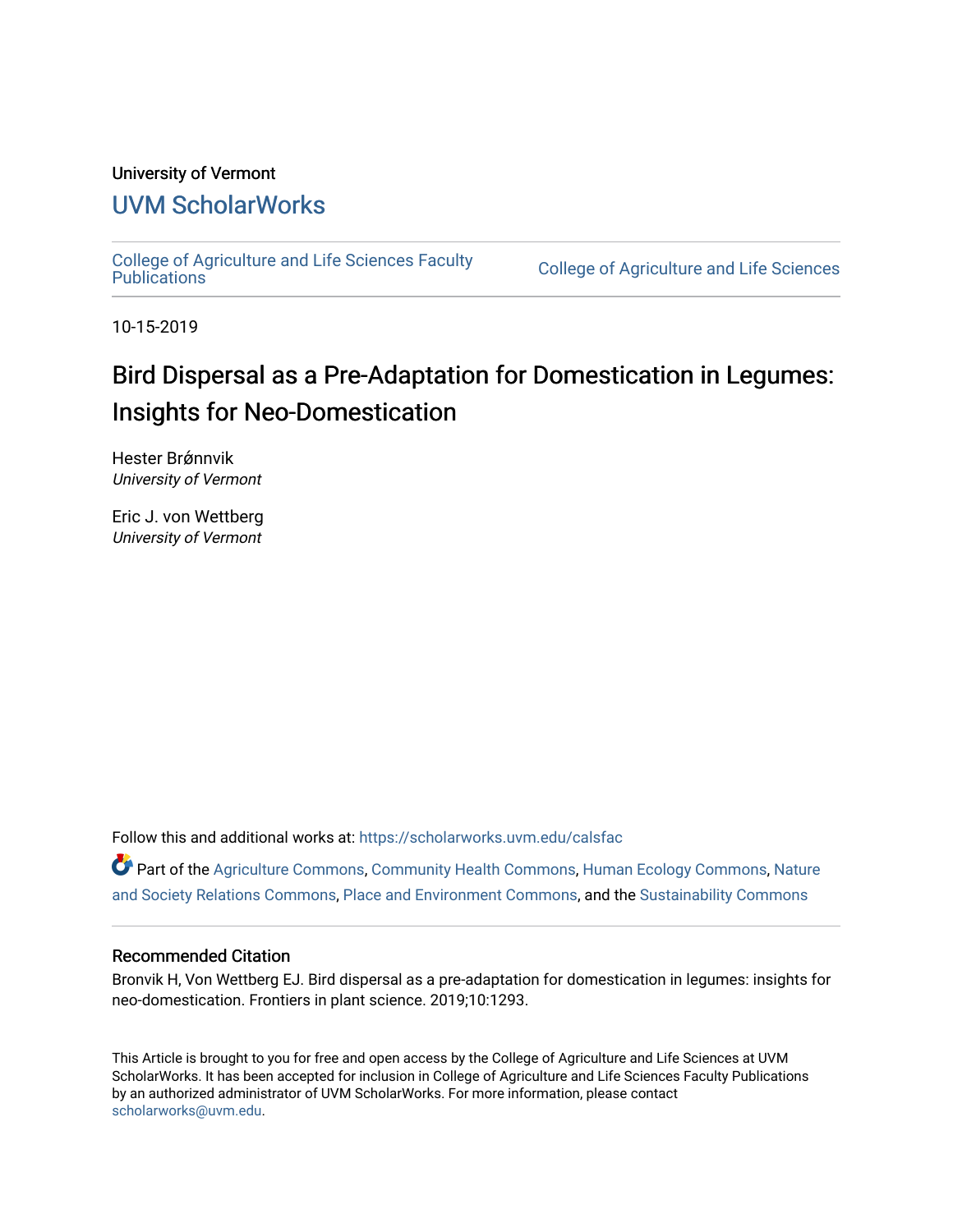



# [Bird Dispersal as a Pre-Adaptation](https://www.frontiersin.org/article/10.3389/fpls.2019.01293/full)  [for Domestication in Legumes:](https://www.frontiersin.org/article/10.3389/fpls.2019.01293/full)  [Insights for Neo-Domestication](https://www.frontiersin.org/article/10.3389/fpls.2019.01293/full)

*[Hester Br](https://loop.frontiersin.org/people/789545)ǿnnvik1† and [Eric J. von Wettberg](https://loop.frontiersin.org/people/417156)1,2\*†*

*1 Department of Plant and Soil Science, University of Vermont, Burlington, VT, United States, 2 Mathematical Biology and Bioinformatics Laboratory, Peter the Great St. Petersburg Polytechic University, Saint Petersburg, Russia*

Keywords: neodomestication, bird dispersal, legumes (fabaceae), preadaptation, natural history, domestication syndrome, seed dispersal

### **OPEN ACCESS**

#### *Edited by:*

*Roberto Papa, Marche Polytechnic University, Italy*

#### *Reviewed by:*

*Giovanna Attene, University of Sassari, Italy Michael Benjamin Kantar, University of Hawaii, United States*

*\*Correspondence:*

*Eric J. von Wettberg [ebishopv@uvm.edu](mailto:ebishopv@uvm.edu,)*

*†ORCID*: *[orcid.org/0000-0002-2724-0317](http://orcid.org/0000-0002-2724-0317)*

#### *Specialty section:*

*This article was submitted to Plant Breeding, a section of the journal Frontiers in Plant Science*

*Received: 17 July 2019 Accepted: 18 September 2019 Published: 15 October 2019*

#### *Citation:*

*Brǿnnvik H and von Wettberg EJ (2019) Bird Dispersal as a Pre-Adaptation for Domestication in Legumes: Insights for Neo-Domestication. Front. Plant Sci. 10:1293. doi: [10.3389/fpls.2019.01293](https://doi.org/10.3389/fpls.2019.01293)* The first chapter of Darwin's *On the Origin of Species* famously used examples of human selection of domesticated plants and animals to lay the groundwork for the Theory of Evolution [\(Darwin, 1859](#page-3-0)). Since at least the works for [Darwin \(1868\)](#page-3-1), domestication of plants and animals have been used as major examples of strong selection radically altering the morphology, architecture, and behavior of organisms on which our contemporary society relies for food, fiber, and fuel. Consequently, it is not surprising that crop domestication remains a vibrant area of research. Despite this ongoing interest in the field of domestication, we greatly lack ecological and natural history studies of crop wild relatives in their wild settings.

One instance of the great lack of natural history of crop wild relatives is in understanding, the dispersal biology of crop wild relatives as a potential pre-adaptation for domestication. The domestication of annual crops such as cereals and grains legumes is thought to require two key traits that are part of the domestication syndrome [\(Hammer, 1984\)](#page-3-2): seeds that lack dormancy and fruit structures that are indehiscent [\(Purugganan and Fuller, 2009;](#page-3-3) [Ogutcen et al., 2018;](#page-3-4) Smýkal et al., 2018). Debate in the domestication literature has long been generally assumed that both of these traits are disfavored in natural populations and then speculated whether the genetic changes underlying the domestication shift arose from standing variation at low frequency in natural populations (mildly deleterious alleles) or new mutations (e.g., [Morrell et al., 2012;](#page-3-5) [Olsen and Wendel, 2013](#page-3-6); [Gaut et al.,](#page-3-7)  [2018;](#page-3-7) [Hufford et al., 2019;](#page-3-8) [Lye and Purugganan, 2019\)](#page-3-9). However, the assumption that these traits would be disfavored in natural populations is just that and is not based on careful observation of actual dispersal or germination biology. We think it is possible that these traits may, in some, taxa have evolved long ago as part of their dispersal biology, and that this possibility has not been sufficiently studied. Birds and other animal dispersers may more effectively disperse whole fruit than individual seeds, favoring indehiscence in legumes—but we do not know this for a critical lack of natural history knowledge. If so, this is a pre-adaptation for domestication which may have pre-disposed some groups toward domestication and can be used in selected taxa for neodomesticaiton. Here, we document the limited natural history knowledge of bird dispersal in legumes that are consumed by humans and show a significant gap in our natural history knowledge of crop wild relatives.

Animal dispersal syndromes in plants are well described—for example, by the landmark review by [Howe and Smallwood \(1982\)](#page-3-10). Birds can be particularly effective at dispersing seeds a great distance and to suitable habitats. Bird dispersal can be critical to allow offspring to escape higher disease pressure by escaping the proximity of parents. Many bird dispersal behaviors also allow directed dispersal to particular habitats where seedling establishment is more likely to be successful, whether by burying seeds through caching behavior or dropping consumed seeds with fertilizing feces. However, birds are not the only effective animal dispersers of seeds. For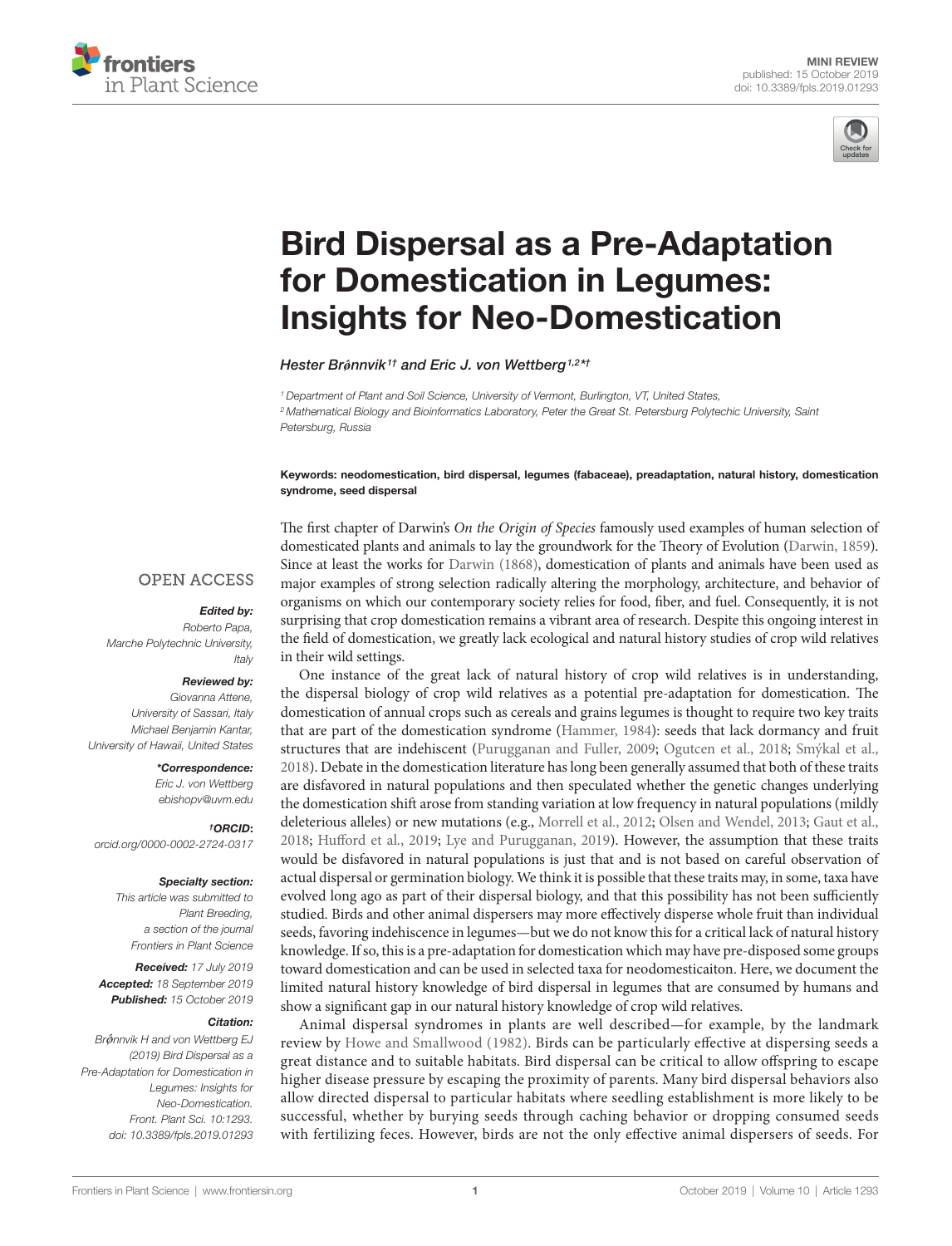| Location                                    | Plant                                                                     | <b>Disperser</b>                     | Evidence                          | Reference                            |
|---------------------------------------------|---------------------------------------------------------------------------|--------------------------------------|-----------------------------------|--------------------------------------|
| Veracruz, Tamaulipas, and<br>Oaxaca, Mexico | Acacia cornigera                                                          | Psilorhinus morio                    | Germination from fecal<br>samples | Janzen (1969)                        |
| Muak-lek. Thailand                          | Acacia mangium Willd. x<br>A. <i>auriculiformis</i> A. Cunn.<br>ex Benth. | "Small birds"                        | Observed consumption              | Sornsathapornkul and Owens<br>(1998) |
| <b>Bolivian Andes</b>                       | Inga feuillei                                                             | Thectocercus acuticaudatus           | Observed stomatochory             | Blanco et al. (2015)                 |
| Western Australia                           | Medicago sp.                                                              | Dromaius novaehollandiae             | Found in fecal sample             | Calviño-Cancela et al. (2006)        |
| Sumba, Indonesia                            | Phaseolus lunatus                                                         | Cacatua sulphurea<br>citrinocristata | Observed consumption              | Hidayat (2014)                       |
| Junín, Peru                                 | Phaseolus vulgaris                                                        | "Pichupa"                            |                                   | Tohme et al. (1995)                  |
| "Home range"                                | Pueraria lobata                                                           | "Birds"                              |                                   | EPPO (2007)                          |
|                                             |                                                                           |                                      |                                   |                                      |

<span id="page-2-0"></span>

| <b>TABLE 1</b>   Examples of bird dispersal in legumes. |  |  |  |  |  |
|---------------------------------------------------------|--|--|--|--|--|
|---------------------------------------------------------|--|--|--|--|--|

herbaceous plants or grasses that occur in habitats where bird dispersal may not be effective, large mammalian herbivory may be a more common form of long-distance dispersal [\(Janzen,](#page-3-11)  [1984\)](#page-3-11). Ants are also often effective dispersers, particularly in temperate environments, although they can also be significant seed predators (e.g., [Hulme, 1998\)](#page-3-12).

To see if animal dispersal vectors for a suite of crops are well done, we performed a literature search using the terms "bird" and "dispersal" and a list of cultivated legumes from Smýkal et al. (2014) and our own knowledge, to find published or gray-literature reports of bird dispersal of legumes in genera known to have cultivated species. In our literature search, we were only able to uncover four instances of descriptions of bird dispersal in genera with cultivated legumes (**[Table 1](#page-2-0)**). This is a rather small number of reports, particularly given the very large size of both of the *Fabaceae* and the high number of cultivated species in the family. This search approach almost certainly misses reports in languages other than English but is sufficient to make our primary point very clearly, which there is an absence of important natural history work characterizing crop wild relatives.

These examples do show some important observations. In *Phaseolus*, bird dispersal is likely widespread, and likely a key component of the very large distribution of wild *Phaseolus vulgaris* (and potentially *Phaseolus lunatus,* lima bean) from Mexico to the central Andes of South America ([Ariani et al.,](#page-3-13)  [2017\)](#page-3-13). This broad distribution likely contributed to the two independent domestications of common bean (and lima bean). Although the possibility bird dispersal has been remarked upon (Gepts, pers. comm.), there are not many natural history observations of wild *Phaseolus* to determine how widespread bird dispersal is, whether different guilds of birds are responsible for it, or whether *Phaseolus* species vary in their propensity for bird dispersal.

Understanding whether birds are a disperser is a starting point for understanding dispersal syndromes in the wild. As a preadaptation for cultivation and domestication, the pod would need to be indehiscent. This is a trait that can be tested in a common garden, although dehiscence can be modulated by the environment, such that the humidity of the environment may affect dehiscence (e.g., [Lush et](#page-3-14)  [al., 1980](#page-3-14); [Ogutcen et al., 2018\)](#page-3-4). Consequently, dehiscence in a humid environment may not indicate dehiscence in an arid environment.

Most taxa, particularly those in parts of Africa, South, Southeast, Southwest, and East Asia, and South America, where natural history observations published in English may be particularly absent, likely are simply data deficient. Given that the majority of legumes were domesticated in Vavilovian centers of origin in these regions, certainly there is almost simply a great lack of natural history data.

There is a great need for more ecological study and natural history observation of crop wild relatives. Crop wild relatives are the most significant reservoir of adaptative variation for providing disease resistance, abiotic stress tolerance, and other important traits to cultivated species. As crop wild relatives receive almost no conservation protection in natural populations and are badly underrepresented in most Genebanks ([Maxted and Kell, 2009;](#page-3-15) [Warschefsky et al., 2014](#page-3-16)), natural history study of these species remains critical to their long-term conservation.

## AUTHOR CONTRIBUTIONS

Both authors contributed to the idea development, literature search, and writing of this mini-review.

## FUNDING

The literature review portion of this work was supported by Russian Scientific Fund Project No. 18-46-08001 on the basis of a unique scientific installation «Сollection of plant genetic resources VIR», by a cooperative agreement from the United States Agency for International Development under the Feed the Future Program AID-OAA-A-14-00008 to D.R.Cook and Co-PI EW, by a grant from the US National Science Foundation Plant Genome Program under Award IOS-1339346 to D.R.Cook, and EW; US NIFA grant # 2018-67013-27619 R. Varma Penmetsa and EW. EW is further supported by the USDA Hatch program through the Vermont State Agricultural Experimental Station.

## ACKNOWLEDGMENTS

The authors thank Paul Gepts and Roberto Papa for helpful conversation.